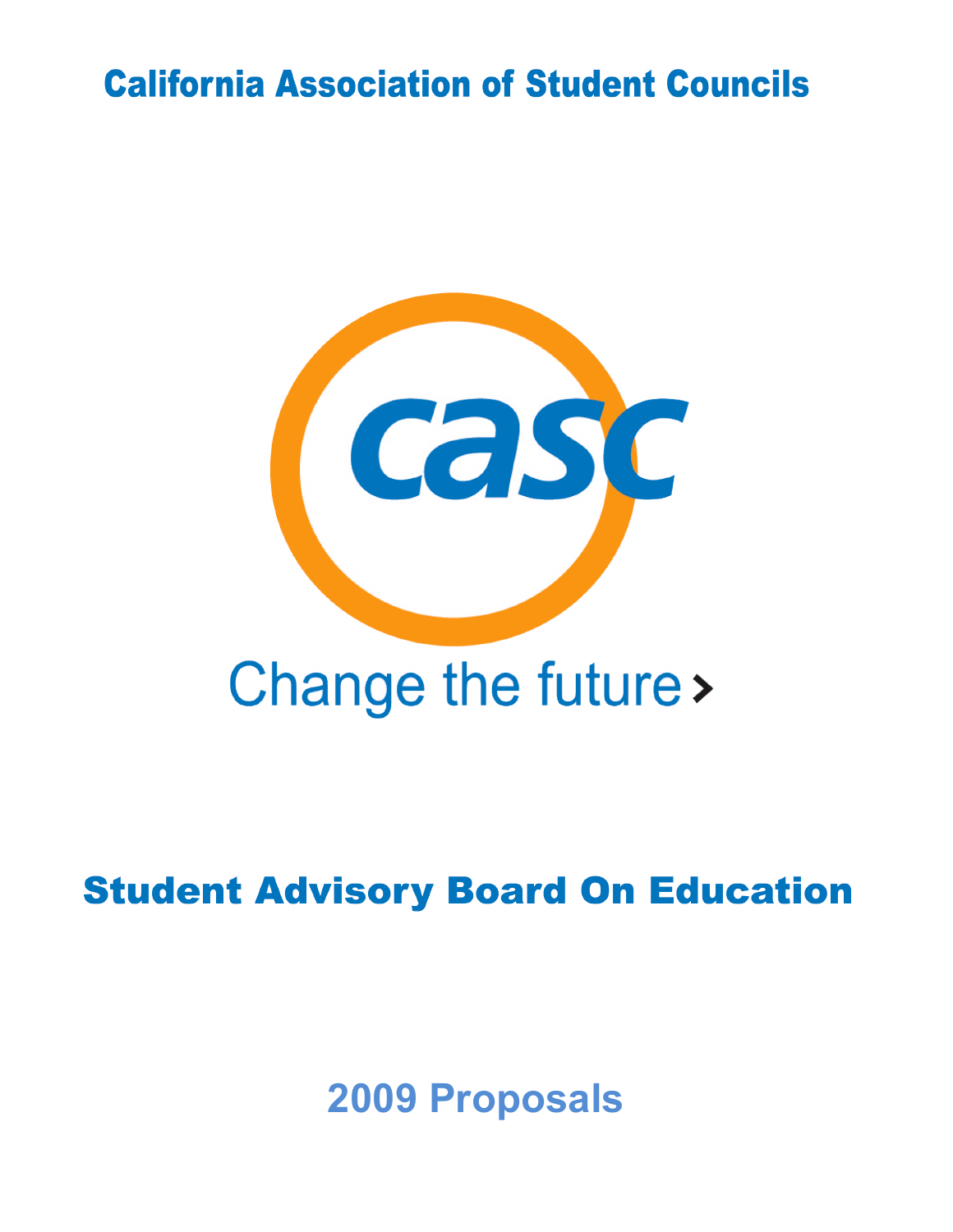## Student Advisory Board on Education (SABE) *Proposals Developed November 14-18, 2009*

## **Table of Contents**

| Proposal: Course Requirements and Alternate Accreditation11 |  |
|-------------------------------------------------------------|--|
|                                                             |  |

*The California Association of Student Councils (CASC)* Executive Director: Dr. June Thompson  $\leq$ cascmail@aol.com> President: Diana Li, Mira Loma HS <diana.li@casc.net>

1212 Preservation Parkway Oakland, CA 94612 Phone: 510-834-2272 | Fax: 510-834-2275 www.casc.net | CASCmail@aol.com

James Pollack, Burlingame HS Director, Education Policy, CASC james.pollack@casc.net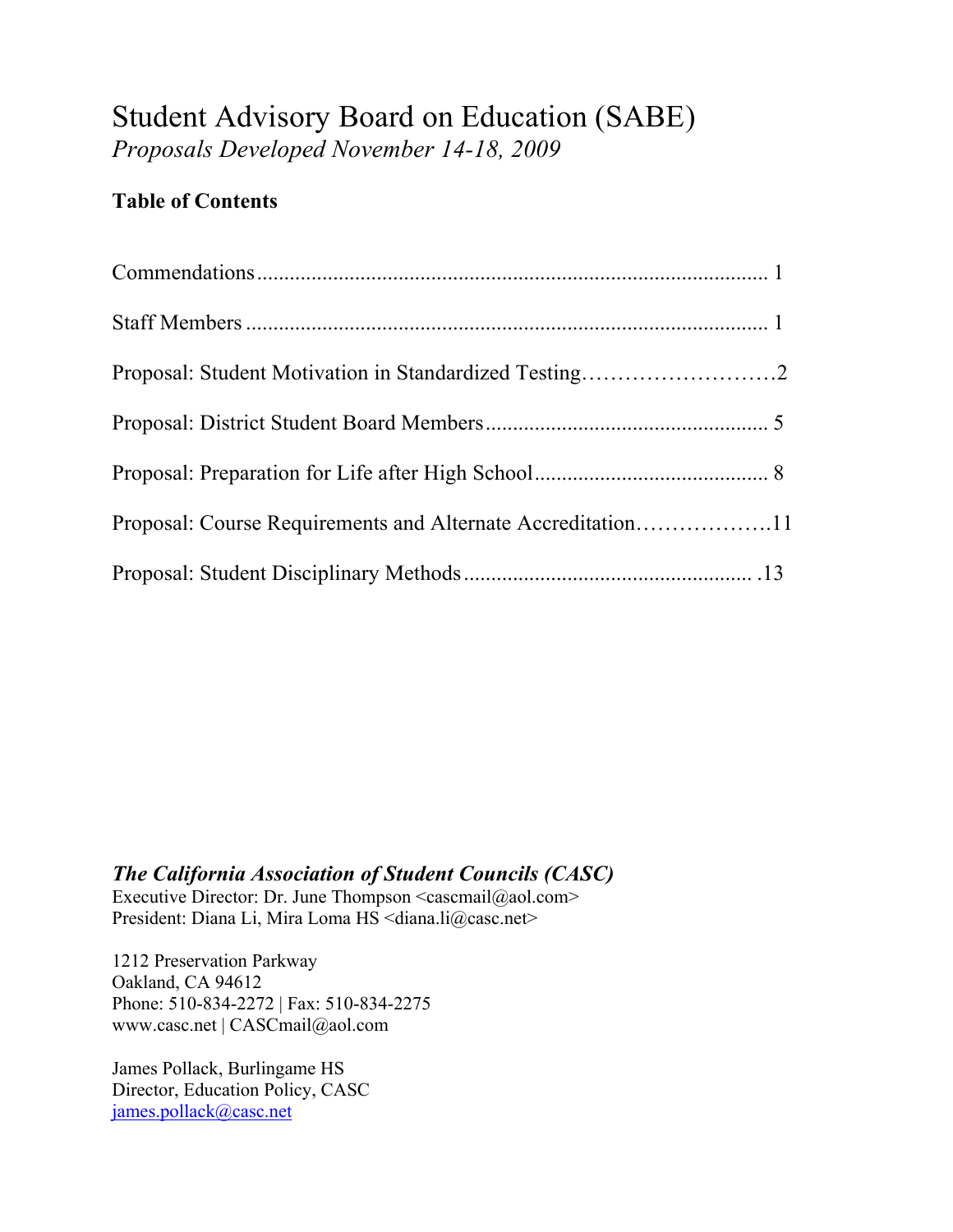## COMMENDATIONS

The Student Advisory Board on Education, a program of the California Association of Student Councils, is honored to extend the following commendations:

The Student Advisory Board on Education commends the Honorable Jack O'Connell, State Superintendent of Public Instruction, for supporting student voice and for addressing the Student Advisory Board delegation this year.

The Student Advisory Board on Education commends Theresa Garcia, Executive Director of the California State Board of Education, for her dedication to the education system and for addressing the Student Advisory Board delegation this year.

The Student Advisory Board on Education commends Dr. Yvonne Chan, member of the California State Board of Education, for her commitment to improving the lives of students and for addressing the Student Advisory Board delegation this year.

The Student Advisory Board on Education commends the California State Board of Education for its dedication to enhancing the quality of public education in California and for its encouragement of student input in decision-making, especially by considering the proposals of the Student Advisory Board.

The Student Advisory Board on Education commends Regina Wilson, Communications Analyst for the California State Board of Education, for her invaluable knowledge, desire to promote students to influential positions in education, and continued support of the California Association of Student Councils and the Student Advisory Board program.

The Student Advisory Board on Education commends the staff of the California State Board of Education for sharing their extensive expertise and providing generous help in arranging for the Student Advisory Board to present proposals before the Board every year.

The Student Advisory Board on Education commends Charlene Lee, student member on the California State Board of Education, for her commitment to speaking up thoughtfully on behalf of the students of California.

## STAFF MEMBERS

*Director:* Bianca Beltran, University of California Santa Barbara

*Assistant Director:* Meghan Prout, Chapman University

*Gamma (Counselor Trainer):* Selena Wilson

*Research Team Lead:* Diana Li, Mira Loma High School

*Education Policy Director*: James Pollack, Burlingame High School

*Administrative Team:* Roger Moy, University of California Davis

*Counselors:* Natalya Subbotina, South Pasadena High School; Katie Thorpe, Kendall Archer, San Benito High School; Kayli Mozingo, Cuesta College, San Luis Obispo ; Menelik Tafari, Soka University of America

*Research Team:* James Pollack, Burlingame High School, Michael Adkins, Modesto High School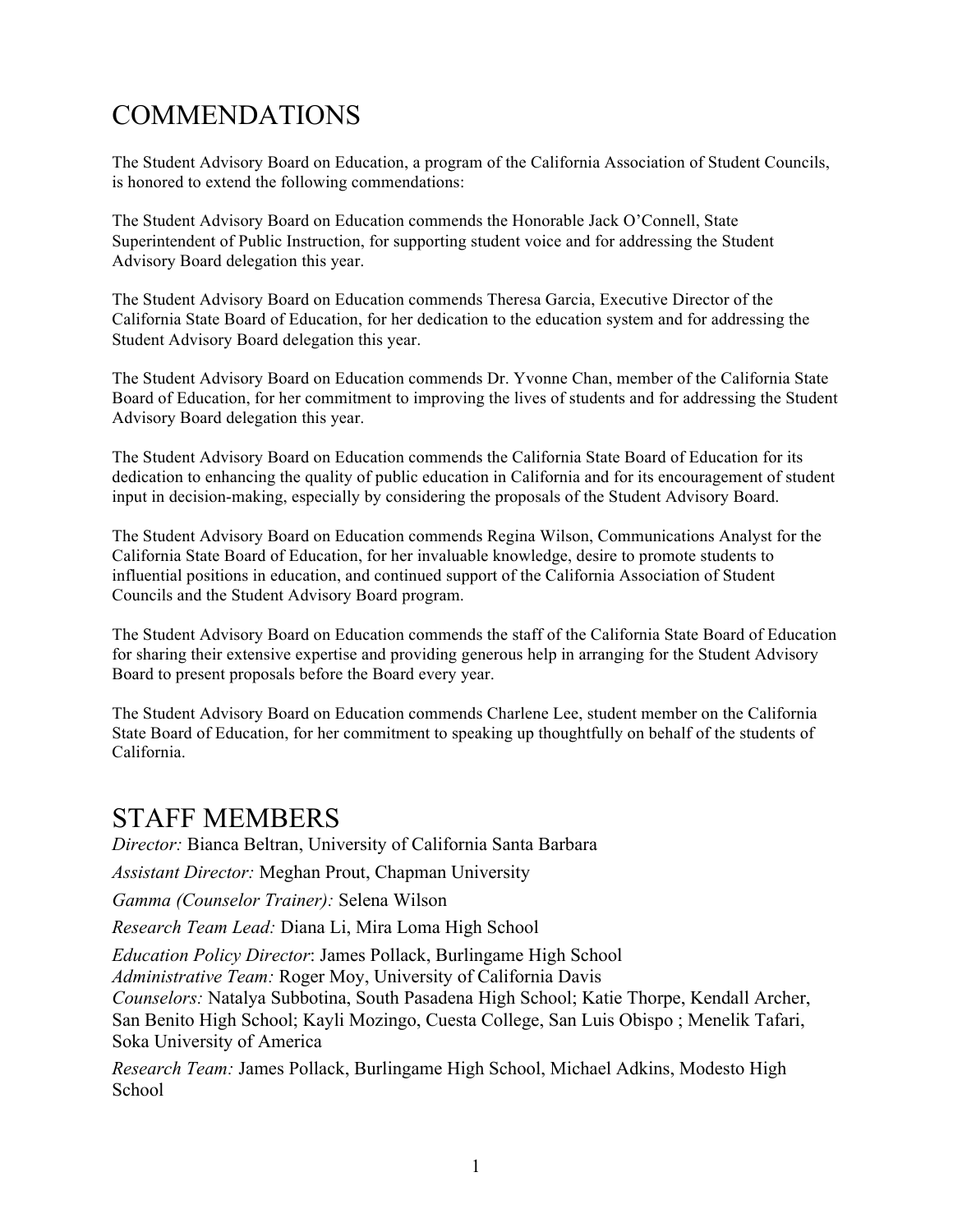Topic: Student Motivation in Standardized Testing Speaker: Thomas Flaherty, Paloma Valley High, Menifee Writer: Jenny Mith, California Academy of Math and Science, Torrance Group Members: Morgan Beazley, Sir Francis Drake High School, Marin; Connor Cushman, Tesoro High School, Coto de Caza; Thomas Flaherty, Paloma Valley High School, Menifee; Josaphine Kao, Mira Loma High School, Sacramento; Hannah Kim, Mira Loma High School, Sacramento; Jenny Mith CA Academy of Math & Science, Torrance; Melissa Pouk, La Jolla High School, La Jolla; David Tang-Quan, Palos Verdes Peninsula High School, Rancho Palos Verdes; Elizabeth Wilson, Malibu High School, Malibu

#### **I. PRIORITY**

The Student Advisory Board on Education, a program of the California Association of Student Councils, establishes the motivation of students to achieve on standardized tests as a priority.

#### **II. RECOMMENDED SBE ACTION**

The Student Advisory Board recommends that the State Board of Education:

1) Instruct the California Department of Education to reform the Golden State Seal Merit Diploma Program to automatically recognize students that meet the requirements for the program.

2) Consult with UC and CSU regents to create a merit-based fee waiver for the application to the UC and CSU school systems based on proficient performance on standardized tests.

3) Align the AYP benchmark of (380) for evaluation of school performance to match the passing score for the CAHSEE (350).

#### **III. LOCAL AND STATEWIDE IMPLEMENTATION DETAILS**

#### **Policies**

- Merit-based fee waivers to the UC and CSU school systems should be granted to students who score at or above a score to be determined by the SBE. This system does not, however, alter the existing need-based fee-waiver program.
- AYP standards of proficiency should match the passing score for the CAHSEE.

#### **Programs**

- The California Department of Education should automatically recognize students that meet the eligibility requirements for the Golden State Seal Merit Diploma Program without the application process currently required by districts.
- The mandated instructions for standardized tests should include information about the Golden State Seal program.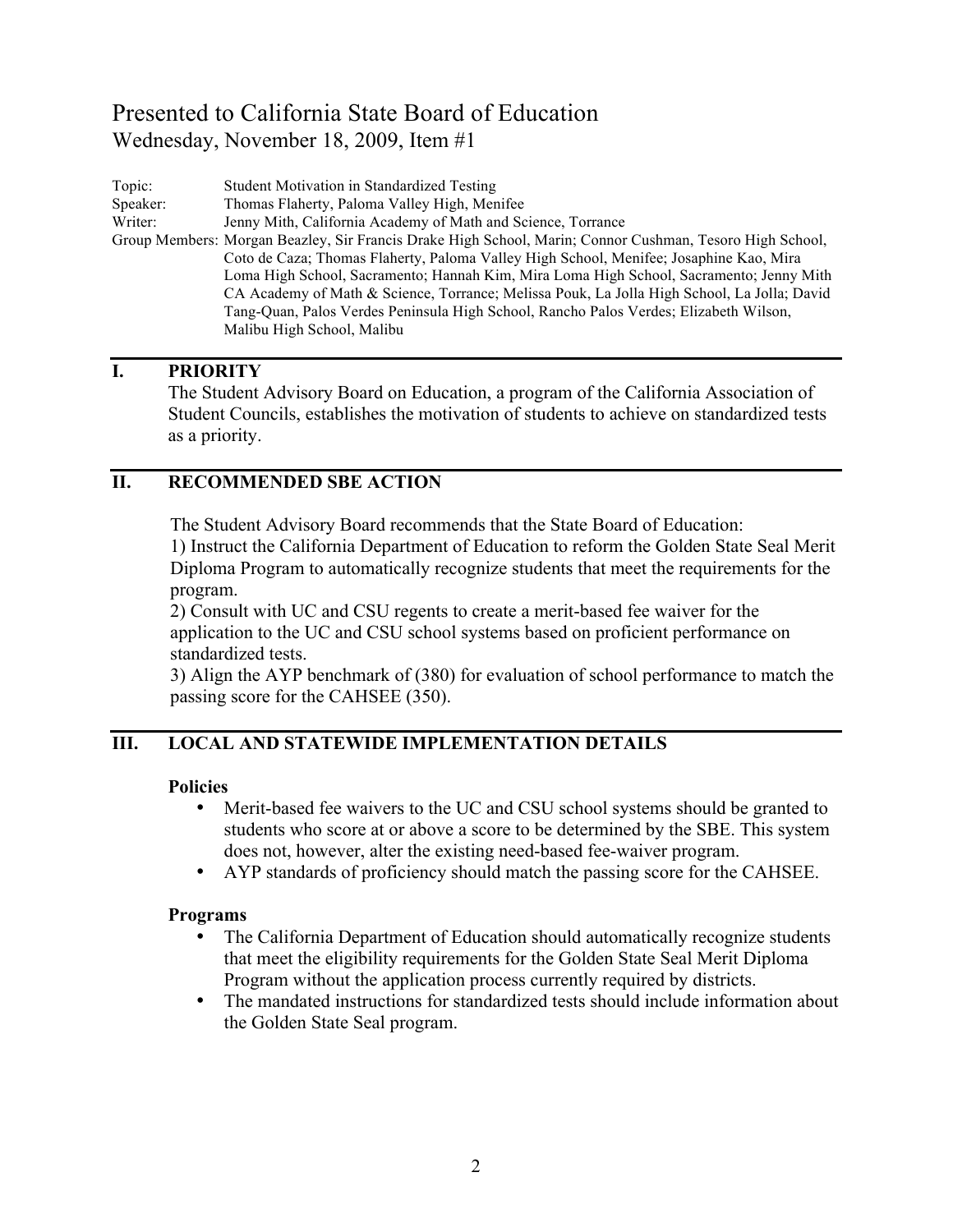#### **IV. KEY ISSUES**

#### Consistent Standards for Testing

The passing score (350) for the CAHSEE is lower than the AYP standard for evaluating school performance (380). This creates a discrepancy between state and national education measurements and affects California's education funding.

Awareness and Availability of Existing Incentive Programs

- No recognizably system exists to provide students with monetary or tangible incentives to perform well on standardized tests.
- The current incentive system of the GSSMD Program is only available to districts that apply and is not publicized to students in other districts.

#### **V. WHAT'S WORKING**

- The Cum Laude Society, an honor society that motivates students to strive for higher GPA's is an example of the success of special distinctions, such as the GSSMD Program, in providing academic motivation. (The Harker School)
- The Golden State Seal Merit Diploma Program currently in existence has shown to be effective in increasing student focus on standardized testing in the districts in which it is implemented.

#### **VI. FISCAL ANALYSIS**

What Will Cost Money:

- The creation of a SBE committee to reform the administration of the GSSMD to apply to all districts will have minimal costs.
- Setting up the infrastructure to make the GSSMD Program universal and automatic would incur moderate costs.
- Indirectly, through the loss of revenue from application fees to the UC and CSU colleges, merit-based fee waivers may have substantial costs to the state.

What Will Not Cost Money:

The promotion of the GSSMD Program through insertion of information about the program in the uniform standardized testing instructions would cost no money.

#### **VII. RATIONALE**

The State Board of Education implements the STAR test as a method to evaluate whether or not students are meeting the curriculum standards as set forth by the State Board of Education. In order for this form of evaluation to serve its intended purpose, students must perform to the best of their abilities. To date, this has not been the case as many students are not fully motivated to put forth a concerted effort. As a result, STAR testing results often inaccurately reflect what students are retaining from classroom instruction. By promoting tangible incentive programs, more students will be motivated to not only take the test, but to demonstrate their full potential as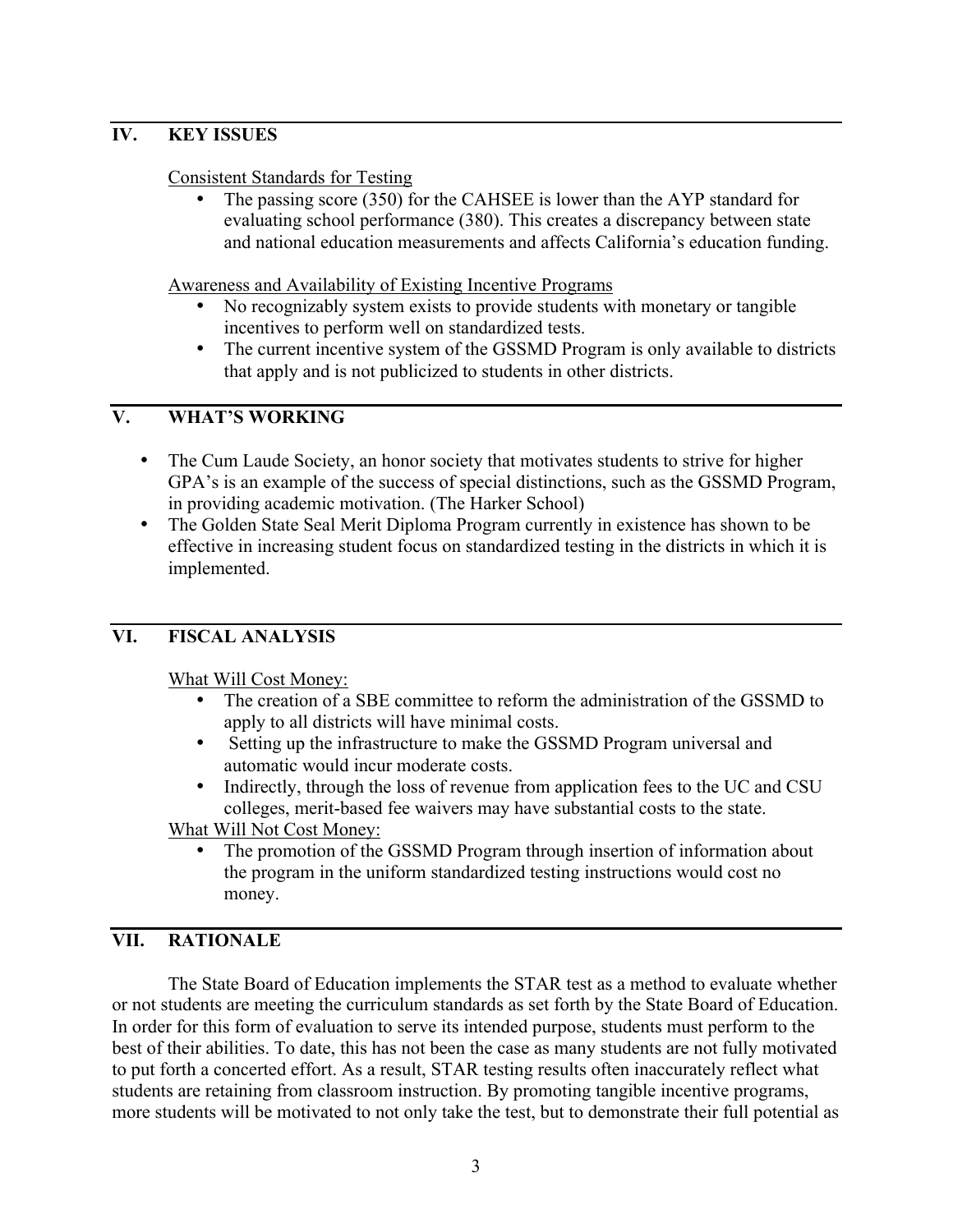well. In addition, they will contribute to a long-term investment in motivating more students to apply to college due to their subsequent enrollment off of the fee waiver.

In terms of the CAHSEE exam, high school sophomores may pass with a basic score of 350. Although students may be able to score higher in their junior or senior years, students are not required to retake the exam once they have passed. This system conflicts with that of the AYP system, as the standard for passing the CAHSEE exam is lower than the current AYP standard of 380. Due to this discrepancy, many schools that fulfill the CAHSEE requirement may still be in jeopardy of Program Improvement because they may have not met the AYP standards. These schools stand very little chance of surpassing this obstacle, as students are unmotivated to exceed their personal benchmark on behalf of the school. By aligning the CAHSEE standard with the AYP standard, fewer schools will have to enter Program Improvement.

## **VIII. SUMMARY OF PREVIOUS STATEWIDE DISCUSSION AND ACTION**

#### **A. Previous Student Advisory Board on Education Recommendations:**

- 2001 SABE Proposal Implement measures to better inform students and parents of the purpose and content of standardized tests
- 2003 SABE Proposal Institute a reward program with both monetary and non-monetary awards for students who perform well on their STAR testing
- 2007 SABE Proposal Student Engagement in Standardized Testing
- **B. Present Pertinent Regulations and Policy:**
	- California Education Code, Section 60640 concerning the Standardized Testing and Reporting Program
	- California Education Code, Section 51452 concerning standardized testing in subject matter
- **C. Previous Legislative Action:**
	- Assembly Bill 3488 Development of Golden State Seal Merit Diploma Program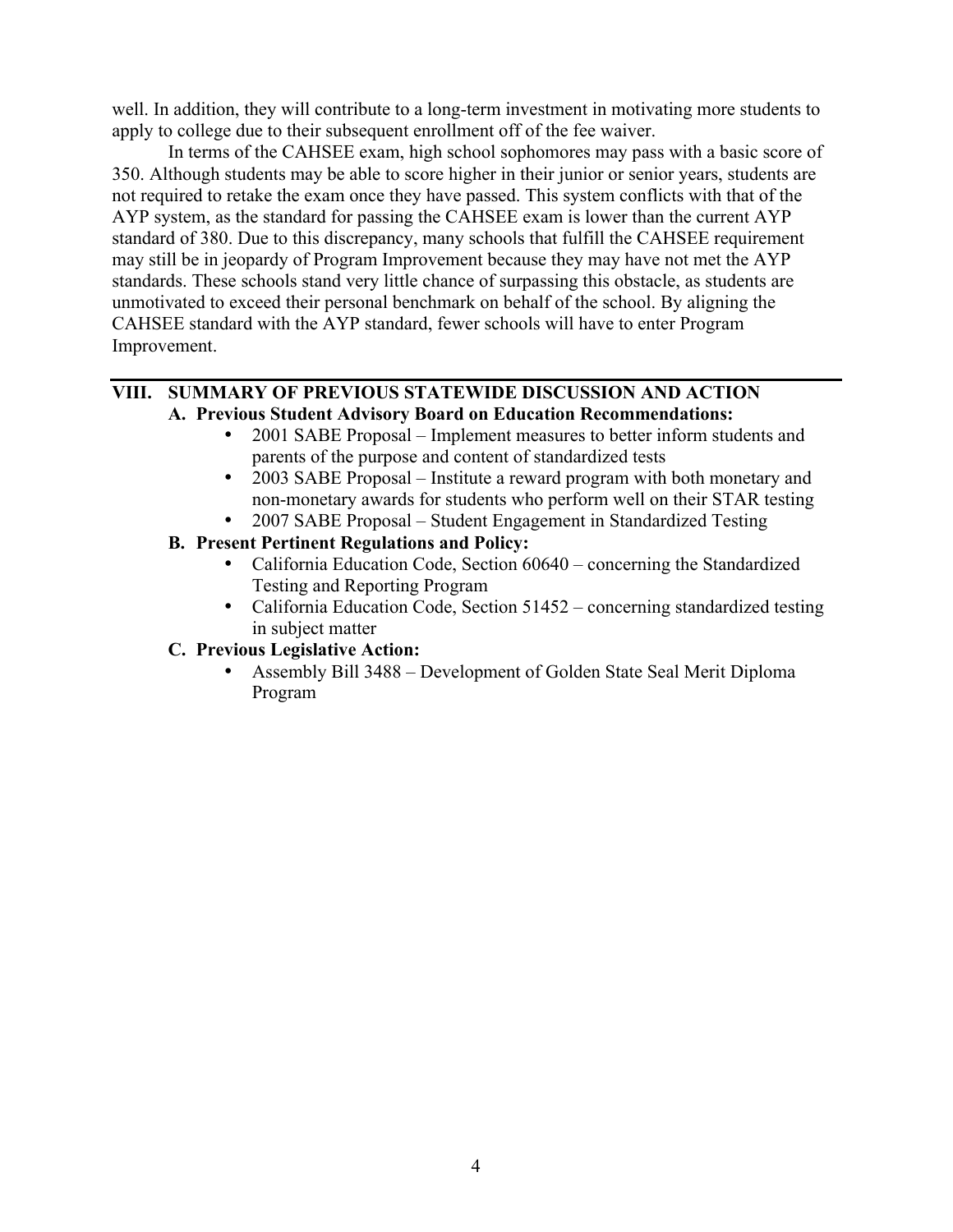Topic: Student Involvement in Decision-Making Speaker: Lauren Rubin, Marlborough School, Los Angeles Writer: Darren Syu, The Harker School, Fremont Group Members: Paige Archer, San Benito High, Hollister; Shaefer Bagwell, El Camino High, Sacramento; Aydin Salek, South Pasadena High, South Pasadena, Cara Simpson, Hemet High, Hemet; Sahger Lad, Torrance High, Torrance; Nicholas Taxera, Del Mar High, San Jose; Meredith Gandy, Desert Junior/Senior High, Edwards; Darren Syu, The Harker School, Fremont; Sameer Kausar, Lynbrook High, Fremont

#### **I. PRIORITY**

The Student Advisory Board on Education, a program of the California Association of Student Councils, establishes the insurance of effective processes for appointing a district student board member as a priority.

#### **II. RECOMMENDED SBE ACTION**

The Student Advisory Board recommends that the State Board of Education: 1) endorse legislation requiring school boards to respond to a petition for a student board

member position within a period of 30 days 2) endorse legislation requiring the timely publication of any open student board member

position

3) create and disseminate a best practices guideline for the process of obtaining a district student board member and the role and responsibilities of that student

4) request that the California Department of Education create a database of district student board members

#### **III. LOCAL AND STATEWIDE IMPLEMENTATION DETAILS**

#### **Policies**

- School districts should respond affirmatively to a petition for a student board member position within a period of 30 days.
- School districts should publicize any open student board member position within a month before the end of the school year term or within a month of such a position becoming open during the year.

#### **Programs**

- The California Department of Education should maintain a database of Student Board Members in local school districts.
- Both school districts and students should be knowledgeable of the process for the acquisition of a district student board member and that student's responsibilities and privileges through distribution of the State Board of Education's best practices.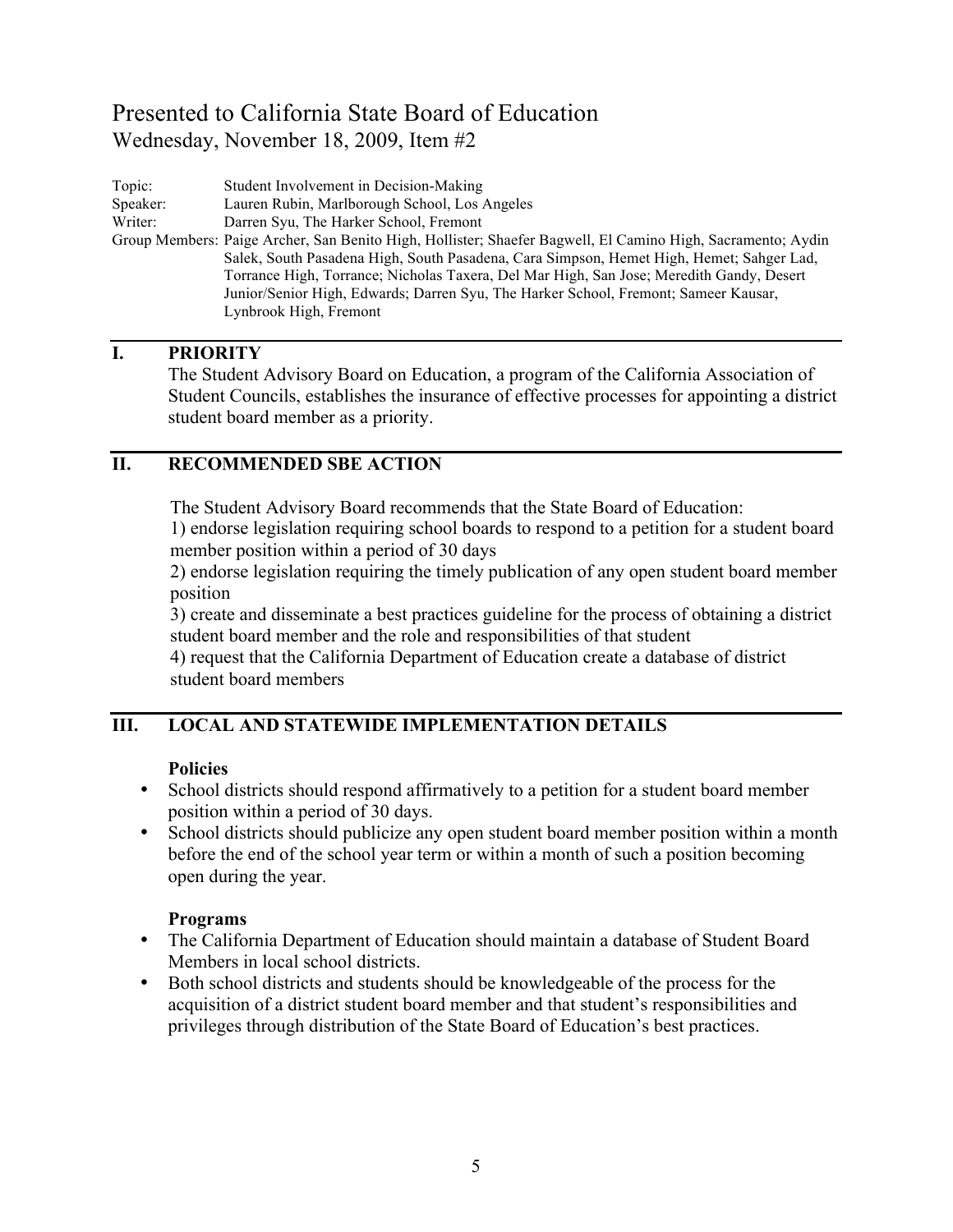#### **IV. KEY ISSUES**

Process of Acquiring a Student Board Member

- District school boards have no defined time period in which they are required to respond to a petition for a student board member.
- District school boards are not required to publicize an opening for the student board member position to inform students of that opportunity.
- Students are not formally informed of the process in which to petition for the position of a district student board member.

#### **V. WHAT'S WORKING**

- Many local schools boards have student members with preferential voting rights that successfully represent students at the school board level and provide relevant student feedback and opinion (Fremont Unified School District, Sequoia Union School District).
- Empty student board member positions were successfully filled and maintained in districts that openly publicized those vacancies (Culver City Unified School District, Campbell Unified School District).
- Through the Student Board Member Symposiums, incoming student board members receive best practices and training that provide them with the skills and knowledge to effectively serve their terms (California Association of Student Councils).

#### **VI. FISCAL ANALYSIS**

What Will Cost Money:

- The collection and dissemination of a student board member directory would require minimal costs.
- The creation of a subcommittee for the research of best practices would incur moderate costs for the time of the members of the subcommittee.

What Will Not Cost Money:

The official endorsement of the two recommended pieces of legislation would require no costs to the State Board of Education.

#### **VII. RATIONALE**

Students are unaware of opportunities to be representatives as district Student Board Members. By increasing awareness of vacancies, districts will be able to fill available positions. This ensures that all districts that have a Student Board Member position open to continue the direct representation of a student opinion.

In addition, without a required timely response, petitions for student board members can be easily ignored, denying interested students the opportunity to serve the board. By mandating a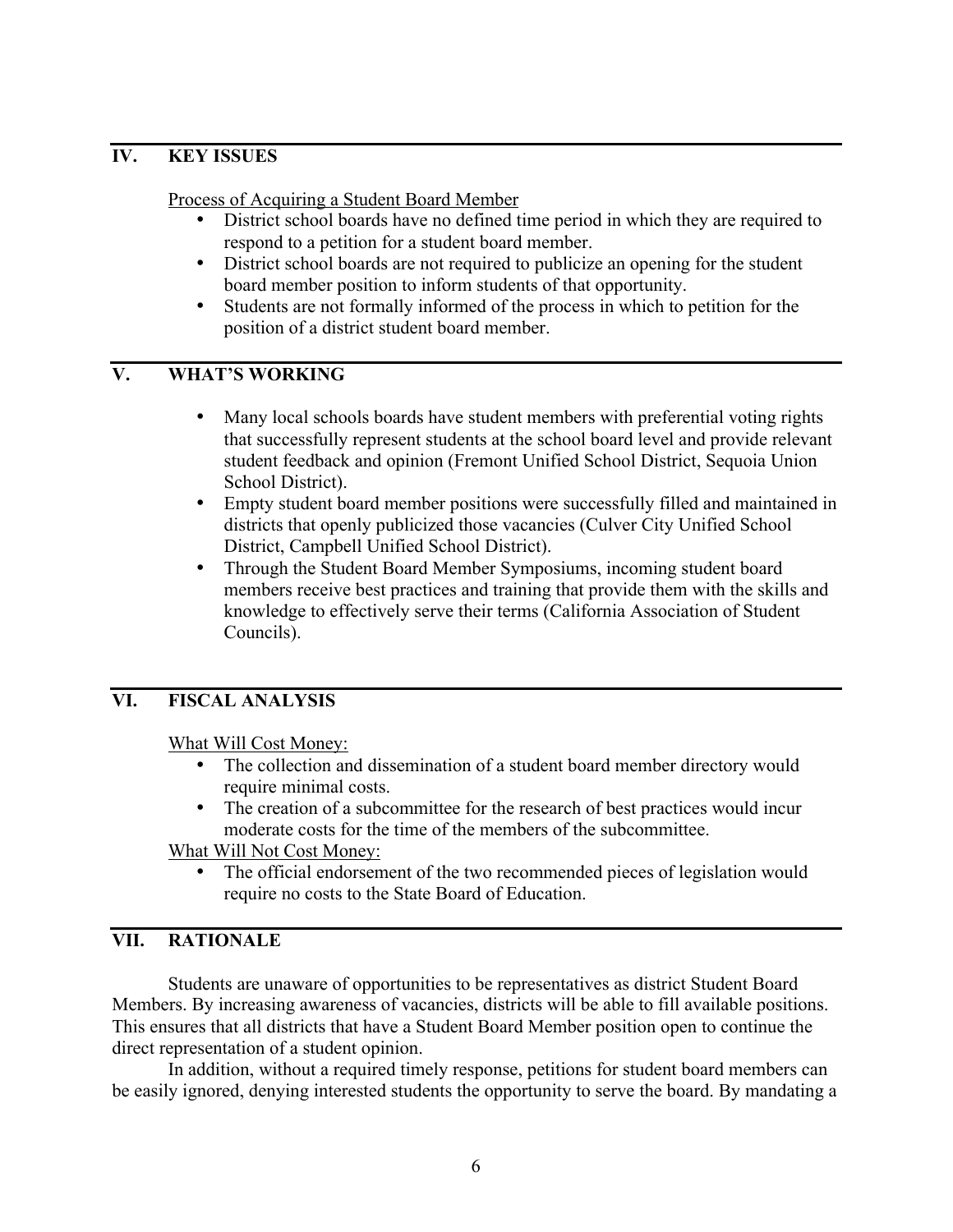response, all districts will benefit from student opinions, and at the same time, students will benefit from the opportunity of representation.

Furthermore, some Student Board Members are not fully informed of how to effectively serve their roles on the school boards due to a lack of training and resources. By providing a guide of best practices for district Student Board Members, students will have the ability and assistance necessary to utilize their positions to their full potential.

### **VIII. SUMMARY OF PREVIOUS STATEWIDE DISCUSSION AND ACTION**

- **A. Previous Student Advisory Board on Education Recommendations:**
	- SABE 2008 Proposal Student Input in Decision-Making
	- SABE 2003 Proposal Student Voice

#### **B. Present Pertinent Regulations and Policy:**

- California Education Code  $35012(b)$  requires district school boards to give an affirmative response to a petition for a student board member position
- California Education Code 35012(d) regarding Student Board Members

#### **C. Previous Legislative Action:**

• AB1007 (vetoed) – 30 Day Response Time to Student Board Member Petition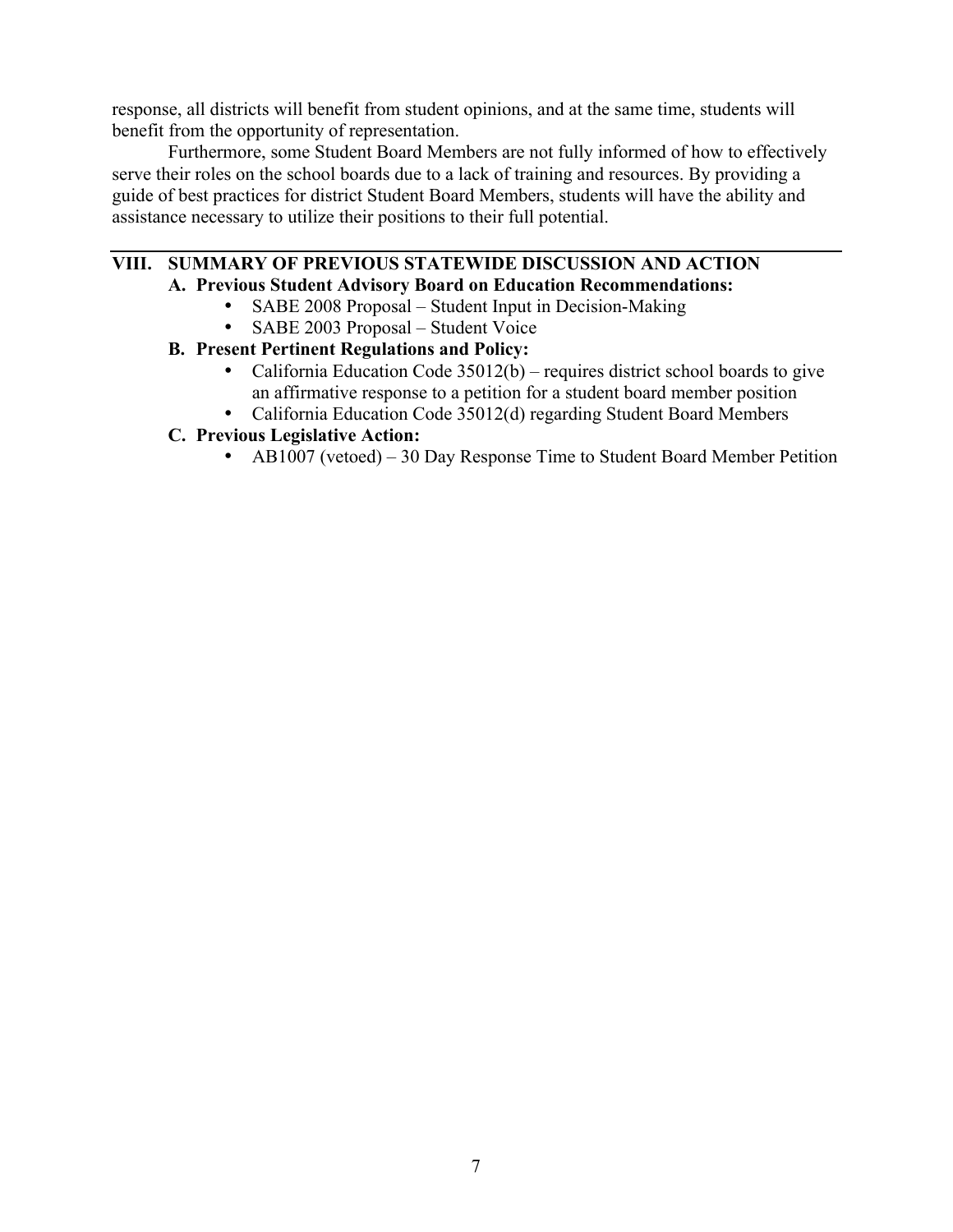Topic: Preparation for Life after High School Speaker: Donald Tan, Mira Loma High, Sacramento Writer: Laura Hunerberg, Sir Francis Drake High School, San Anselmo Group Members: Donald Tan, Mira Loma High School, Sacramento; Lane Erickson, South High School, South Torrance; Mary McGee, Nuview Bridge Early College High School, Hemet; Laura Hunerberg, Sir Francis Drake High School, San Anselmo; Trinidad Alcata, West Campus High School, Sacramento; Cameron Fukui, JF Kennedy High School, Sacramento; Clinton Rodriguez, San Benito High School, Hollister; Amanda Pena, California High School, Whittier; Wendy Barbero, Sir Francis Drake High School, San Anselmo; Nalani Sancristobal, Tamalpais High School, Tamalpais; Tori Leder, Lowell High School, San Francisco

#### **I. PRIORITY**

The Student Advisory Board on Education, a program of the California Association of Student Councils, establishes inclusion of life skills instruction in the high school curriculum as a priority.

#### **II. RECOMMENDED SBE ACTION**

The Student Advisory Board of Education recommends that the State Board of Education include life skills standards such as management of finances and job search skills in statewide curriculum.

#### **III. SUPPLEMENTS**

The State Board of Education may consider implementing one or more of the following suggestions as a supplement to the aforementioned recommendation:

- Create a compilation of best practices for life skills instruction, such as life skills seminars, and disseminate to schools and districts
- Create an incentive for schools to implement programs described within the best practices

#### **IV. LOCAL AND STATEWIDE IMPLEMENTATION DETAILS**

#### **Policies**

• Statewide curriculum standards should provide for life skills training in the appropriate subject areas, including topics such as budgeting in math and resumewriting in English.

#### **Student Action**

• Students should encourage schools and districts to adopt the programs described in the best practices that are most applicable to their individual schools.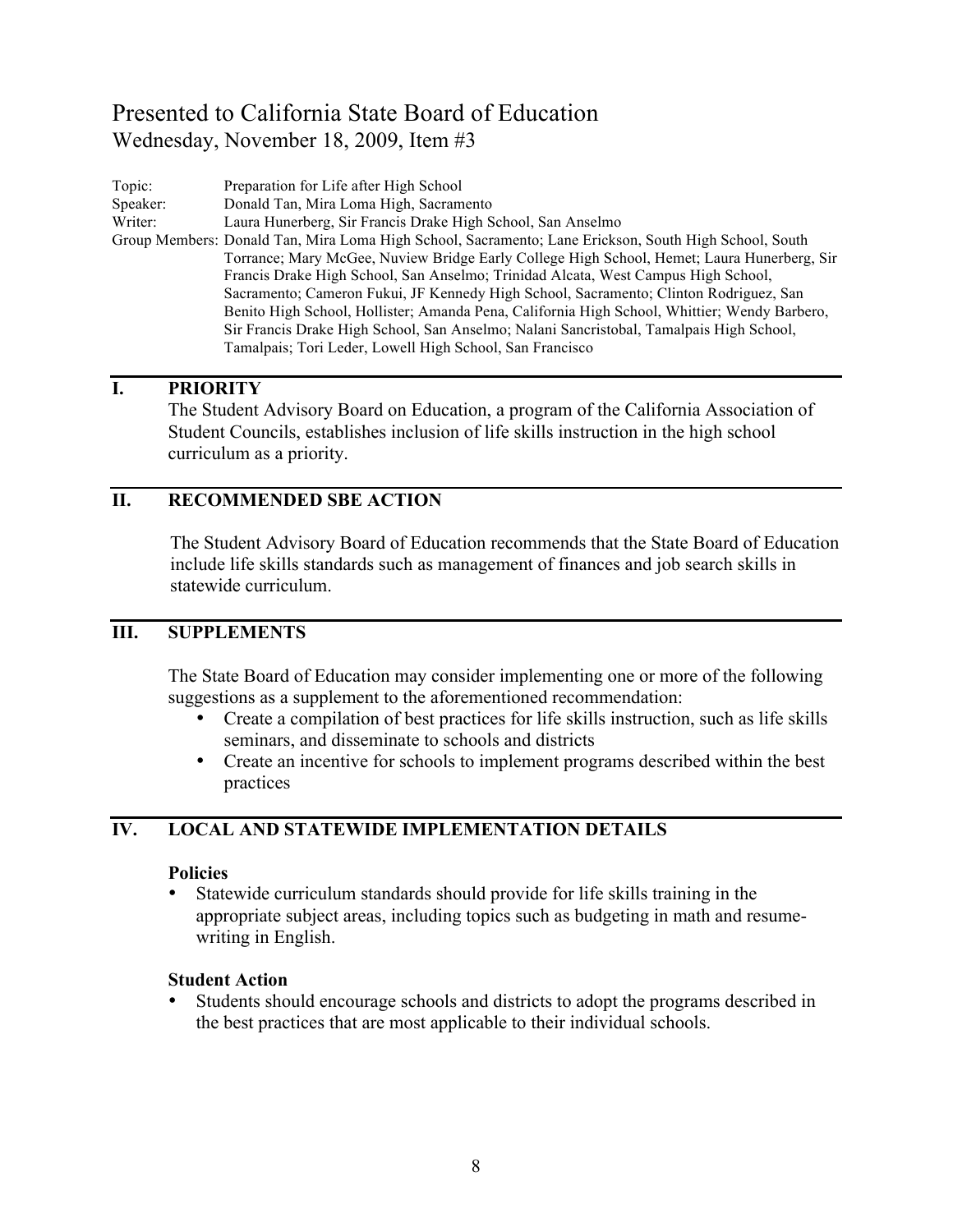#### **V. KEY ISSUES**

#### Inclusion of Life Skills in Standards

• Curriculum standards do not include many of the life skills necessary to prepare students to be proficient in certain key aspects of adult life.

#### **VI. WHAT'S WORKING**

- Classes are provided to teach child caring skills. These classes have proven particularly valuable for teen parents and those that start families shortly after high school. (Saratoga High School)
- Outdoor education classes and internships are available for students to experience life outside of their schools and learn more about the functions of the real world. (Rolling Hills Preparatory School).
- Some schools have an internship or shadowing program that allows students to effectively gain experience in various fields of work. (Hayfork High School; Sir Francis Drake High School)
- A finance organization project incorporated into an existing Life Skills class accurately teaches students personal finance management. (Hayfork High School)
- The school's philosophy is for teachers to emphasize real world applications of lessons from all classes. (The Harker School)

#### **VII. FISCAL ANALYSIS**

What Will Cost Money:

- This proposal carries a substantial cost for the State Board of Education to create a committee for and execute the reform of standards to insert the new curriculum.
- The California Department of Education will need to create and distribute guidance materials for educators for new curriculum at a moderate cost.

#### **VIII. RATIONALE**

Most students are lacking important life skills and are not fully equipped to enter the workforce. The current curriculum standards do not incorporate these necessary skills. Threading these elements into the current curriculum standards will enhance students' preparation for their independent futures. Not only will the inclusion of life skills into the current core curriculum help to better establish an academic-to-realworld connection.

This way of inserting life skills into the curriculum won't disrupt current class schedules, but rather enhance the value of existing classes. Students will be more invested in their education because they will be able to see more direct value in what they learn and how it applies outside of the classroom.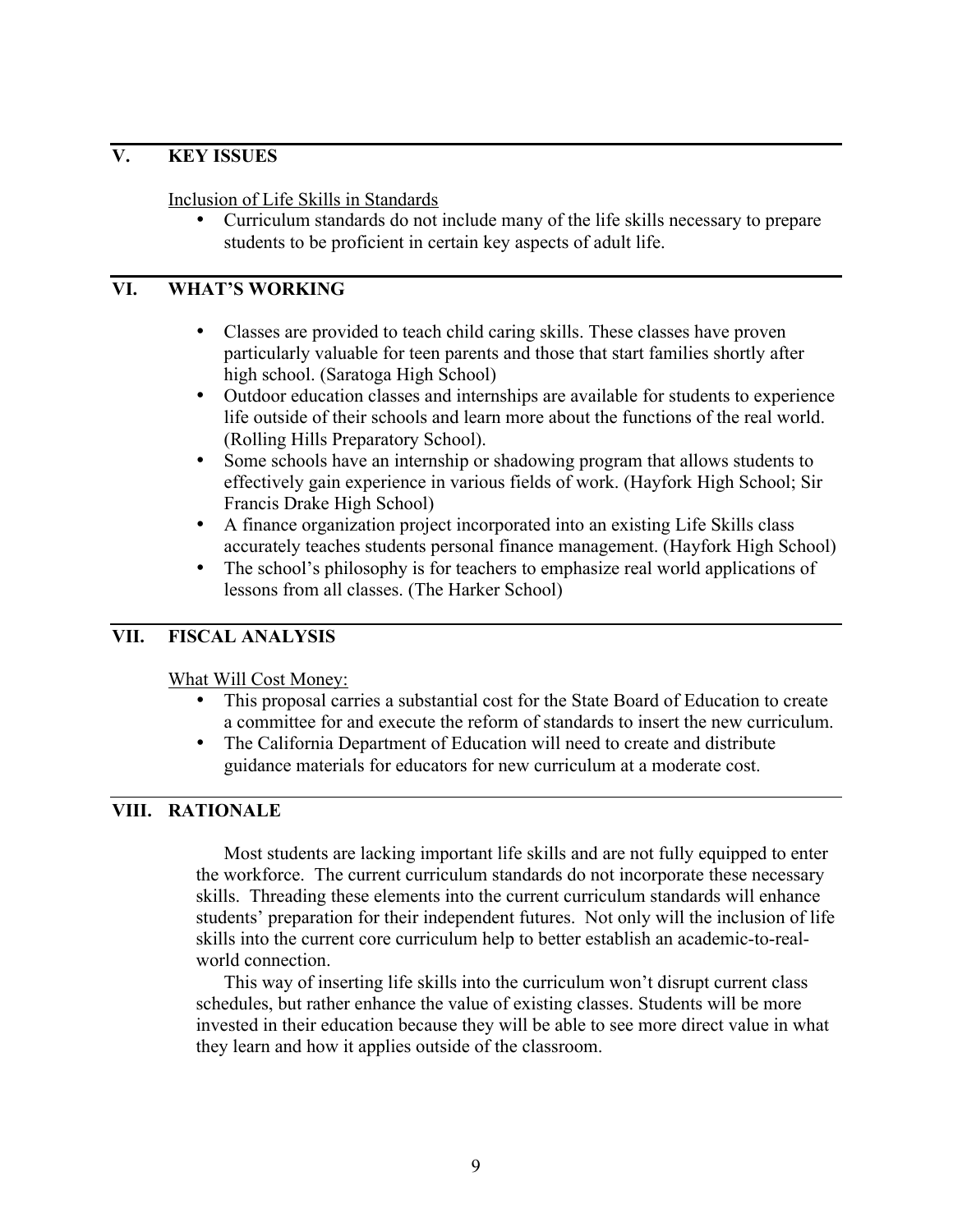#### **IX. SUMMARY OF PREVIOUS STATEWIDE DISCUSSION AND ACTION**

#### **A. Previous Student Advisory Board on Education Recommendations:**

- SABLE 2009 Proposal- Preparation for Life after High School
- SABE 2007 Proposal Life Skills and Career Inclusive Curriculum<br>• SABE 2003 Proposal Career and Technical Education Programs
- SABE 2003 Proposal Career and Technical Education Programs
- **B. Present Pertinent Regulations and Policy:**
	- California Education Code, Section 51226.1 mandates the development of a Career Technical Education (CTE) Framework
	- California Education Code, Section 52487 supports the creation of the State Department of Education Home Economics Careers and Technology Career Technical Department
- **C. Previous Legislative Action:**
	- 2002 Senate Bill 1934 (McPherson) required the development of the CTE model curriculum standards
	- 2002 Assembly Bill 1412 (Wright) required the development of the CTE model curriculum standards
	- 2007-2008 Budget Governor Schwarzenegger set aside \$52 million in the proposed budget for improvements to career tech programs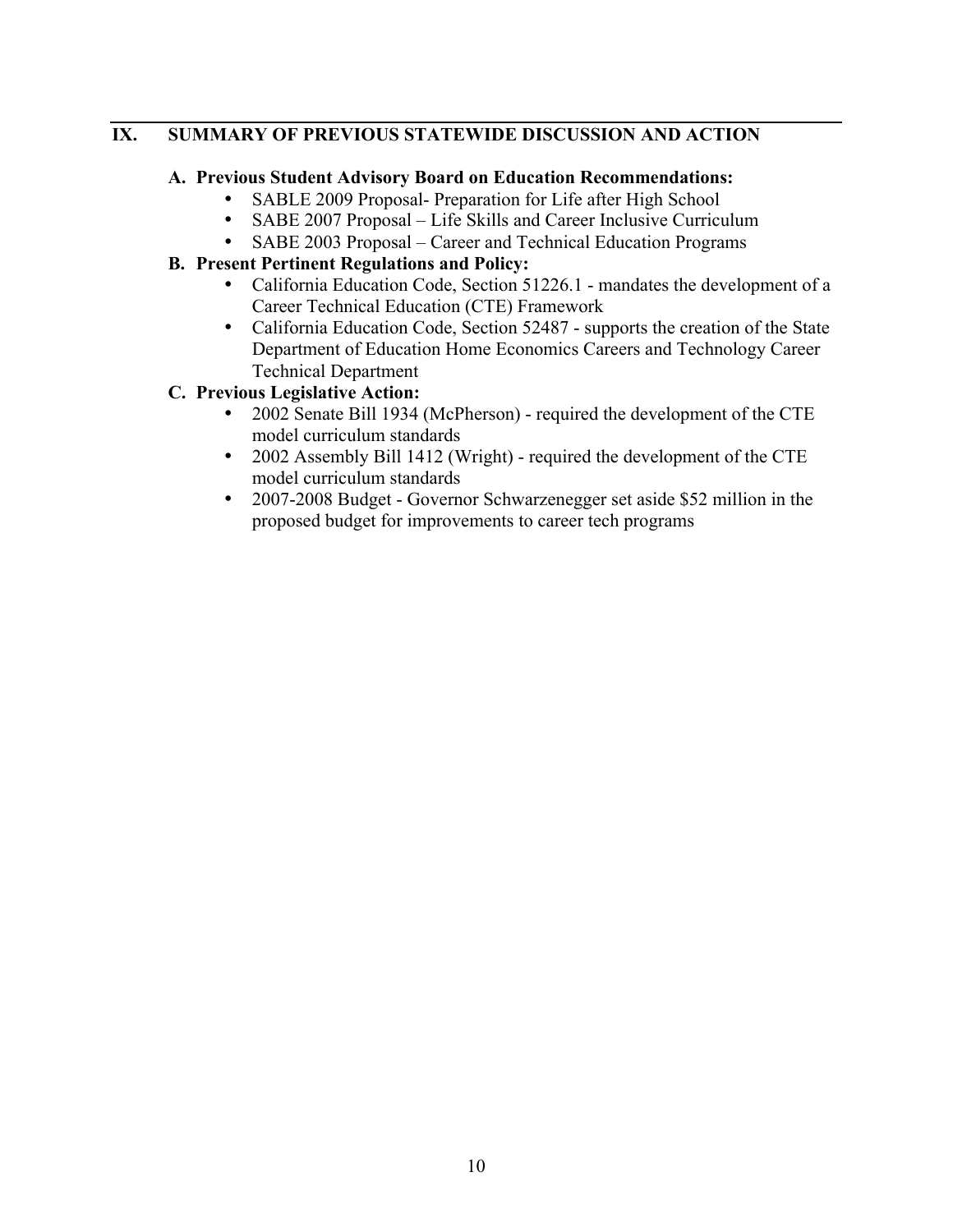Topic: Course Requirements and Alternate Accreditations Speaker: Jordan Feri, West Campus High, Sacramento Writer: Kristy Nguyen, California Academy of Math and Science, Torrance Group Members: Jordan Feri, West Campus High, Sacramento, Kristy Nguyen, California Academy of Math and Science, Torrance, Joanna Lee, Saratoga High, Saratoga, Selena Li; Rachel Kim, Mira Loma High, Sacramento, Amber Goulding, Vacaville High, Vacaville, Derek Hernandez, California High School, Whittier Lexi Later, Rolling Hills Preparatory, San Pedro, Natalie Russell, La Jolla High, San Diego

#### **I. PRIORITY**

The Student Advisory Board on Education, a program of the California Association of Student Councils, establishes the modification of accreditation requirements to recognize extracurricular activities as a priority.

#### **II. RECOMMENDED SBE ACTION**

The Student Advisory Board recommends that the SBE:

1) Allot credit for the completion of school-sponsored extracurricular activities and courses in the categories of Sports and Visual and Performing Arts.

#### **III. LOCAL AND STATEWIDE IMPLEMENTATION DETAILS**

#### **Policies**

- Credit should be allotted in the area of Physical Education for the completion of schoolsponsored sports on criteria established by the SBE.
- Credit should be allotted in the area of Visual and Performing Arts for the completion of school-sponsored arts-related activities on criteria established by the SBE.

#### **IV. KEY ISSUES**

- Students are often unable to supplement their education with courses of their choice because they have to take other classes to fill requirements.
- In some cases, students are forced to take courses to fulfill graduation requirements, the work of which they have already completed in their extracurricular activities.

#### **V. WHAT'S WORKING**

- Students participating in in-school and independent sports are able to redeem Physical Education Credits for their participation in those sports. (Los Gatos High School, Saratoga High School, Modesto High School, The Harker School)
- Students use their after school orchestra and band participation to fulfill their Visual and Performing Arts requirements. (Rolling Hills Preparatory, California Academy of Math and Science)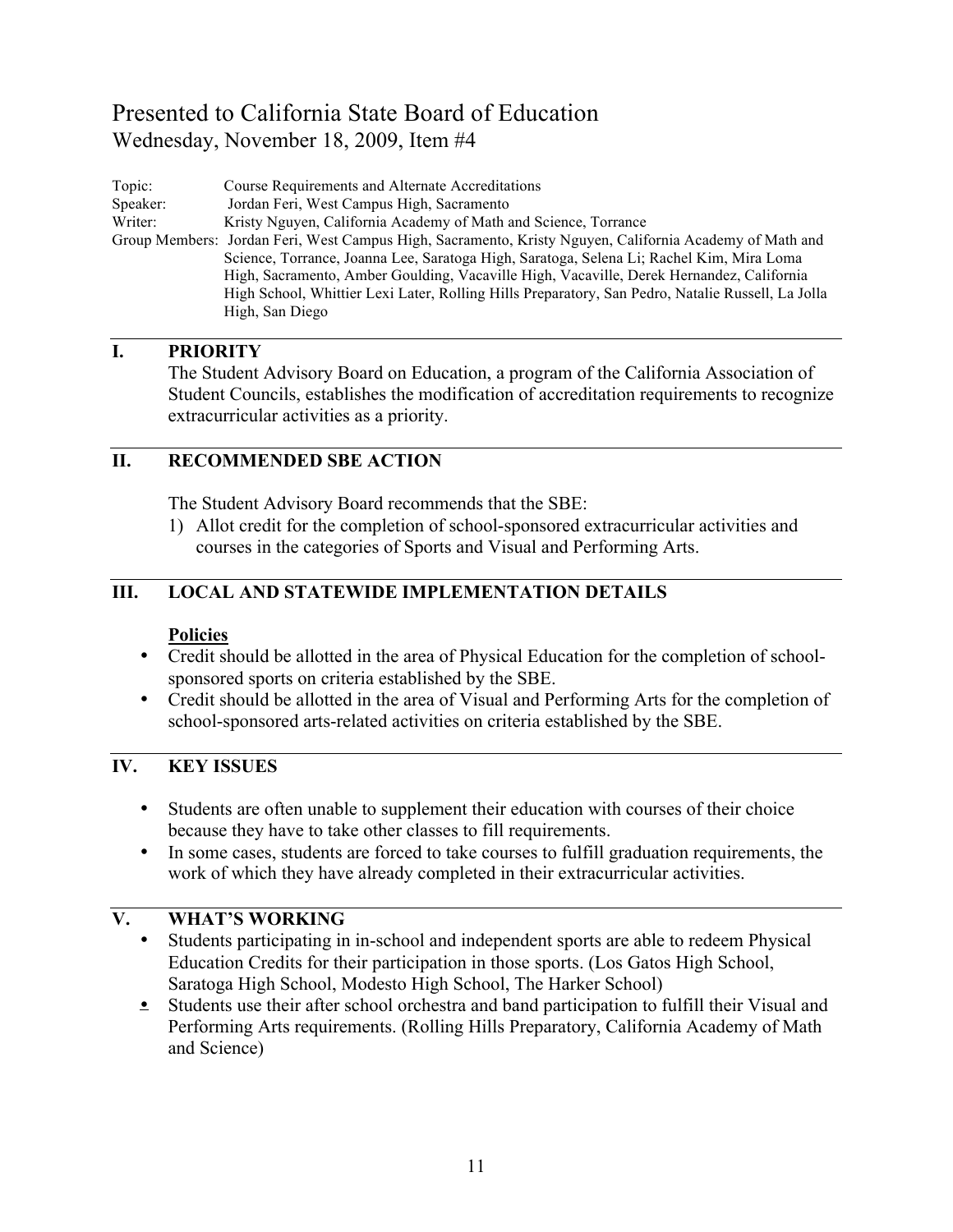#### **VI. FISCAL ANALYSIS**

What Will Cost Money:

• The State Board of Education will need to change the accreditation processes for Sports and Visual and Performing Arts at a minimal cost.

What Will Not Cost Money:

The implementation of the new policy will not cost any money, as the programs in question are already in existence.

#### **VII. RATIONALE**

Many students participate in out-of-class activities that involve the same work as formal courses, but students are not granted the credit for these activities. If a student wishes to participate in school athletics or school-sponsored arts, they must also enroll in a Physical Education or an arts class, to earn their Physical Education and Visual and Performing Arts credits. Thus, students are spending twice as much time for the same payoff. As a result, students are unable to enroll in classes that they find necessary or interesting due to the lack of open slots in their schedules. Our solution allows students more time to pursue these courses. By having out-of-class activities count for the same credit as similar activities that would be done in class, these class periods normally reserved for Physical Education and Visual and Performing Arts courses are now open for other classes. Additionally, summer programs would be less impacted if students' schedules are opened up to take those classes during the school year.

The accreditation of school-sponsored activities and courses will allow students to more easily meet their graduation requirements. These policies will promote more extensive learning as well as student interest, while ensuring that students still fulfill the existing graduation requirements.

#### **VIII. SUMMARY OF PREVIOUS STATEWIDE DISCUSSION AND ACTION**

- A. **Previous Student Advisory Board on Education Recommendations** SABE 2004 Proposal- Credibility of Regional Occupational Programs and Fine Arts
- B. **Present Pertinent Regulations and Policy:** Education Code Section 60800- Physical Fitness Testing Education Code Section 8820-8830- Visual and Performing arts Requirements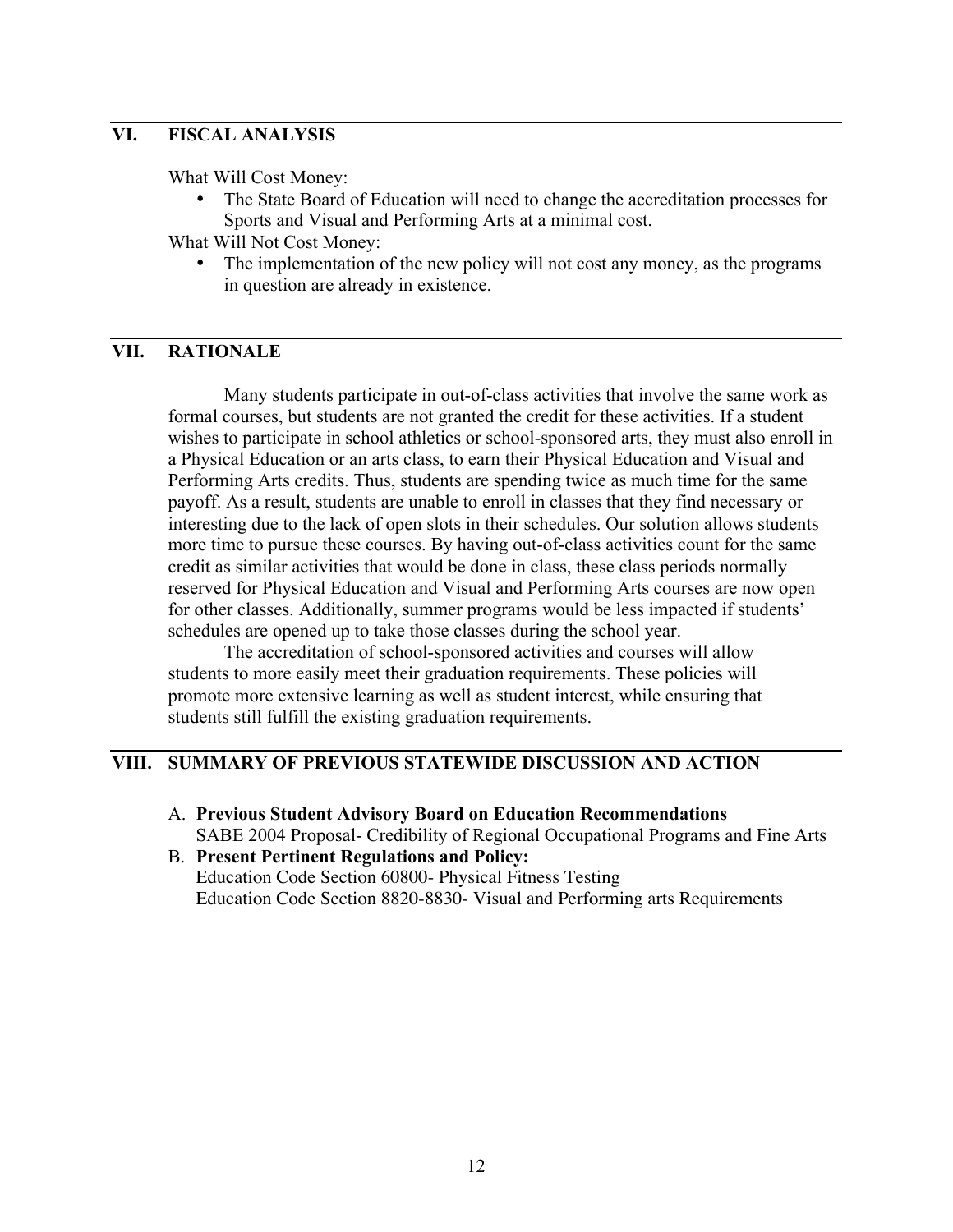Topic: Student Disciplinary Methods Speaker: Tatum Duckett, Central Middle, Oroville Writer: Zhané Bowens, Kit Carson Middle, Sacramento Group Members: Crystal Homicz; Haley Wiley; Bobie Friend; Destinee Dishong, Hayfork Elementary, Hayfork, Zhané Bowens; Ricky Avalos; Belen Lopez-Mendez, Kit Carson Middle, Sacramento, Tatum Duckett, Central Middle, Oroville, Sage Lauwerys; Helen Veazey; Ottilia Biondi; Gillian Moffitt, Sutter Middle, Sacramento

#### **I. PRIORITY**

The Student Advisory Board on Education, a program of the California Association of Student Councils, establishes the modification of suspension policy and the extended training of teachers as a priority.

#### **II. RECOMMENDED SBE ACTION**

The Student Advisory Board recommends that the State Board of Education:

- 1) Institute In-School Suspension policy for all suspensions with the exception of particularly extreme cases.
- 2) Initiate and recommend a program to train teachers on updated disciplinary methods for students with behavioral problems.

#### **III. LOCAL AND STATEWIDE IMPLEMENTATION DETAILS**

#### **Policies**

- School discipline policies should eliminate use of out-of-school suspension and only use in-school suspension with the exception of particularly extreme cases.
- The State Board should set criteria for what constitutes extreme behaviors.
- Students should be required to execute the same coursework independently in in-school suspensions as students attending class.

#### **Programs**

- School districts should train teachers in new methods of discipline.
- Teachers should be re-trained in these updated disciplinary policies every three years.

#### **IV. KEY ISSUES**

Problem Behavior Management

- Current methods of discipline reduce a student's class time and are thus counterproductive to improving the student's performance.
- Teachers do not receive regular up-to-date training on disciplinary responses to behavioral problems.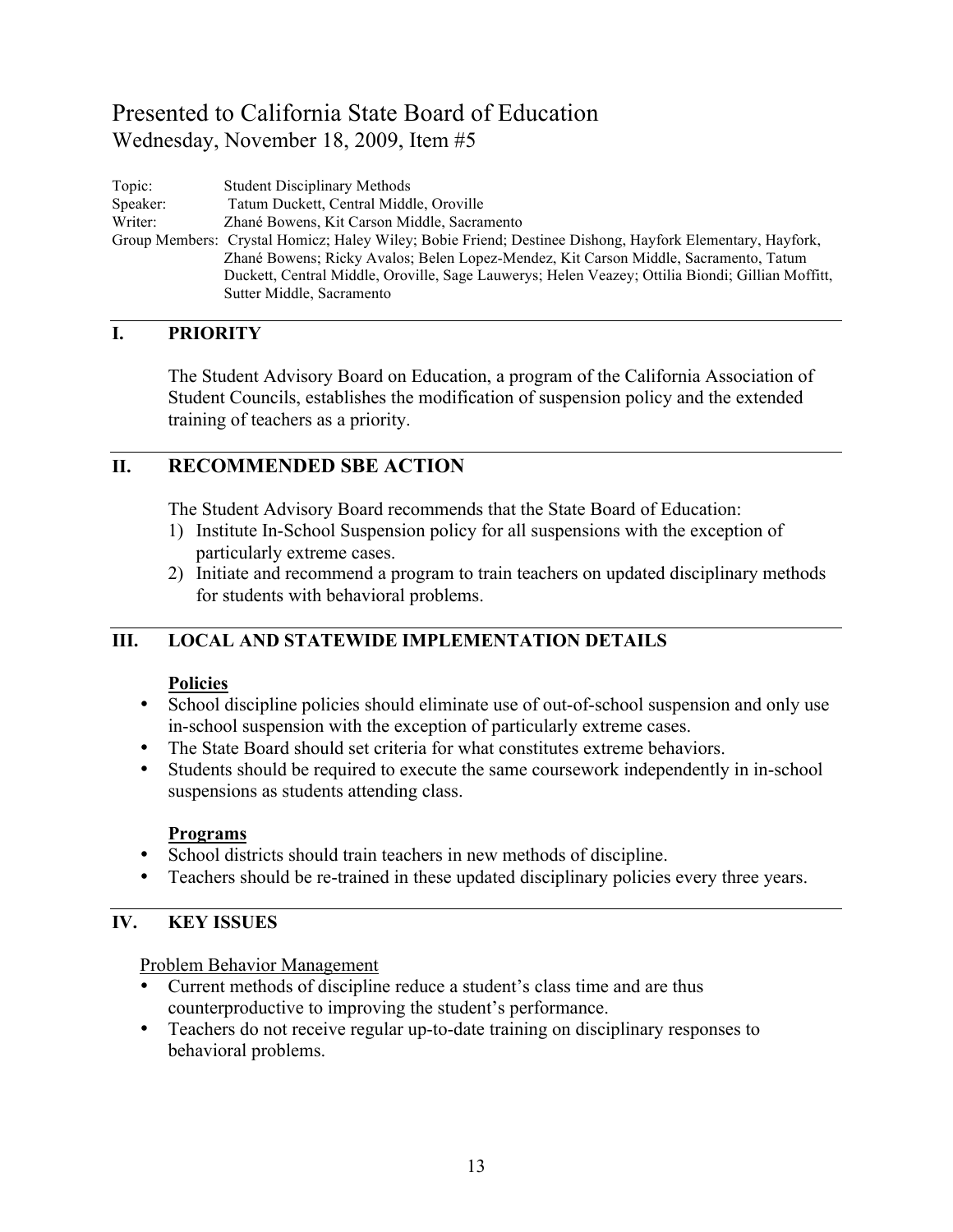#### **V. WHAT'S WORKING**

- Students in In-School Suspension are required to keep up with their class work. (The Harker School, Modesto High School, Mira Loma High School, Burlingame High School)
- Summer Camp Counselors/Trainers for the California Association of Student Councils go through trainings on dealing with different personality types and potential problems resulting in very few formal disciplinary actions at the camps. (California Association of Student Councils)
- A student was put on Out-of-School Suspension and had an incredible burden put on his family to monitor him while he was not allowed to be at school. With an in school suspension policy, this could have been mitigated. (New Haven's Lincoln-Bassett School)

#### **VI. FISCAL ANALYSIS**

What Will Cost Money:

- The creation and implementation of a training program for teachers will carry a substantial cost.
- The cost to school districts of paying teachers to monitor In-School Suspension could be moderate

What Will Not Cost Money/Make Money:

• ADA funding that would otherwise be lost can be paid to the district if a student is present at In-School suspension.

#### **VII. RATIONALE**

In many circumstances, students do not think about how their actions might affect their future and do not understand the full consequences of being suspended. To some students, referrals and suspensions are perceived as a vacation and the effect as a deterrent is effectively lost. In-School suspension will provide students with an adequate learning environment so that students can complete their assignments without being disruptive to the rest of their class. Furthermore, students are still attending school during the process of these disciplinary actions and therefore schools are still receiving funding for that student's attendance.

Teachers should also be trained on how to properly deal with difficult behaviors so that class can run more efficiently. A mandatory workshop every three years that teaches educators how to better deal with problem behaviors as well as familiarize them with the developing student culture.